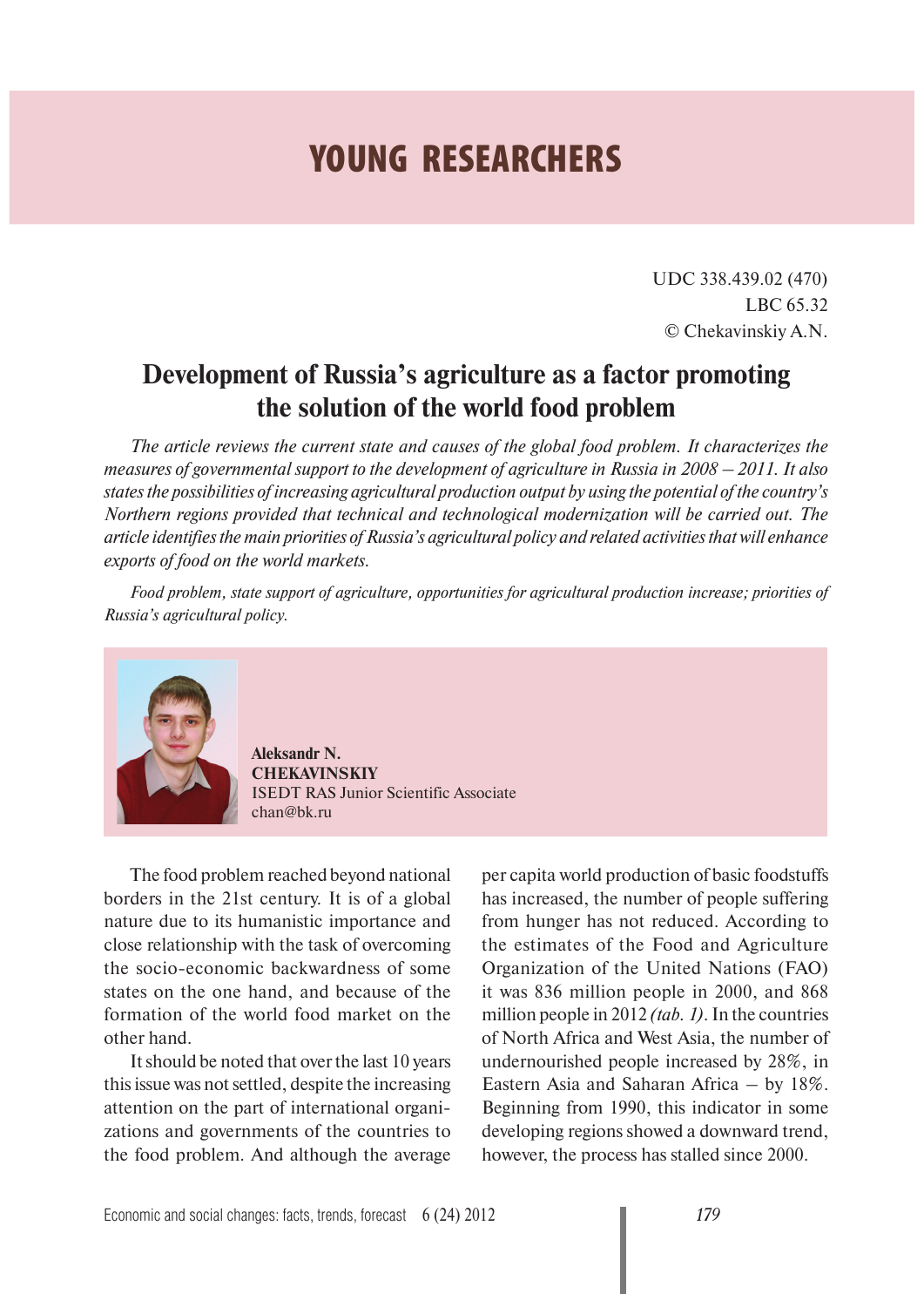| Groups of countries                                              | 1990- | 1995- | $2000 -$ | $2006 -$ | $2010 -$ | 2012 in % to |             |
|------------------------------------------------------------------|-------|-------|----------|----------|----------|--------------|-------------|
|                                                                  | 1992  | 1997  | 2002     | 2008     | 2012     | 1990         | 2000        |
| World, total                                                     | 848.4 | 791.5 | 836.2    | 850.0    | 868.0    | 102.3        | 103.8       |
| Including South Asia                                             | 267.5 | 269   | 307.9    | 330.1    | 304      | 113.6        | 98.7        |
| Saharan Africa                                                   | 165.9 | 188.2 | 197.7    | 217.5    | 234      | 141.0        | 118.4       |
| East Asia                                                        | 215.6 | 149.5 | 141.8    | 139.4    | 167      | 77.5         | 117.8       |
| South-East Asia                                                  | 105.8 | 86    | 89.6     | 77.4     | 65       | 61.4         | 72.5        |
| Latin America and Caribbean<br>island countries                  | 54.4  | 53.4  | 50.8     | 47.0     | 49       | 90.1         | 96.5        |
| North Africa and West Asia                                       | 12.4  | 17.9  | 19.5     | 20.3     | 25       | 201.6        | 128.2       |
| Developed countries                                              | 15.3  | 17.5  | 15.4     | 10.6     | 16       | 104.6        | 103.9       |
| <b>Caucasus and Central Asia</b>                                 | 10.9  | 9.2   | 12.4     | 6.7      | 6        | 55.0         | 48.4        |
| Oceania                                                          | 0.7   | 0.8   | 1.0      | 1.0      |          | 142.9        | 100         |
| The share of starving people in the<br>total world population, % | 15.8  | 13.7  | 13.5     | 12.8     | 12.5     | $-3.2$ n.n.  | $-1.0$ n.n. |

Table 1. The number of people suffering from hunger in the world, mln.

Food security indicators. http://www.fao.org/economic/ess/ess-fs/fs-data/ess-fadata/en/,

The State of Food Insecurity in the World 2012. Economic growth is necessary but not sufficient to accelerate reduction of hunger and malnutrition / Rome, Food and Agriculture Organization of the United Nations, 2012. – 65 p.

This state of affairs is caused by the wellknown factors. They include a manifold increase in food prices on the world markets<sup>1</sup>, the growth of the Earth's population<sup>2</sup>, the use of agricultural raw materials as biofuel<sup>3</sup>, unemployment and the reduction of people's incomes due to the global financial and economic crisis.

Only uniting the efforts of the entire world community will help to solve these problems. As for Russia, it may play quite a significant role in this process. It possesses a considerable agricultural potential: 9% of the world's arable land, 20% of fresh water supplies are located on its territory, and its share in the production of mineral fertilizers exceeds 8%. Russia is the largest exporter of grain. Over 18 million tons

of grain was exported in 2011, which amounted to almost 1/5 of its production volumes *(figure)*. At present, the country has the opportunities for enhancing these indicators.

Indeed, Russian agriculture has not yet been able to make up for all the losses it suffered under the collapse of the USSR and the formation of a market economy. At that, the state authorities admitted the fallacy of simultaneous destruction of the old system, delays in the solution of such agro-industrial problems as the undeveloped market infrastructure, lack of conditions for introduction of modern equipment and technologies, disorder of land relations. And it should be pointed out that in recent years a considerable amount of work has been carried out in the country and its regions aimed at curbing the fatal destruction of agricultural production. In order to extend the access of agricultural producers to credit resources, the authorized capital of Russian Agricultural Bank was increased by 120.3 billion rubles in 2008 – 20114 . The authorized capital of OJSC Rosagroleasing was also increased in order to provide additional

<sup>&</sup>lt;sup>1</sup> According to FAO, food prices have increased almost 8-fold as compared to the year 2000 (in comparable terms): the prices for milk  $-12.7$ -fold, for sugar  $-11$ -fold, for grain -10.5-fold. The peak of price hikes falls on the period after 2008 (source: http://www.fao.org/worldfoodsituation/wfs-home/ foodpricesindex/en/).

<sup>2</sup> According to the World Bank data, the world population increased from 6.1 to 7.0 billion in  $2000 - 2011$ , or by  $14\%$ . (source: http://data.worldbank.org/indicator/SP.POP.TOTL).

<sup>3</sup> According to the Earth Policy Institute, the global production of bioethanol for 2000 – 2011 has increased from 4.5 to 22.7 billion gallons or 5-fold; and the production of biodiesel – from 0.2 to 5.6 billion gallons or 26-fold (source: http://www.earth-policy.org/).

<sup>4</sup> Source: Russian Agricultural Bank annual reports. Available at: http://www.rshb.ru/about/invest/reports/rsbu/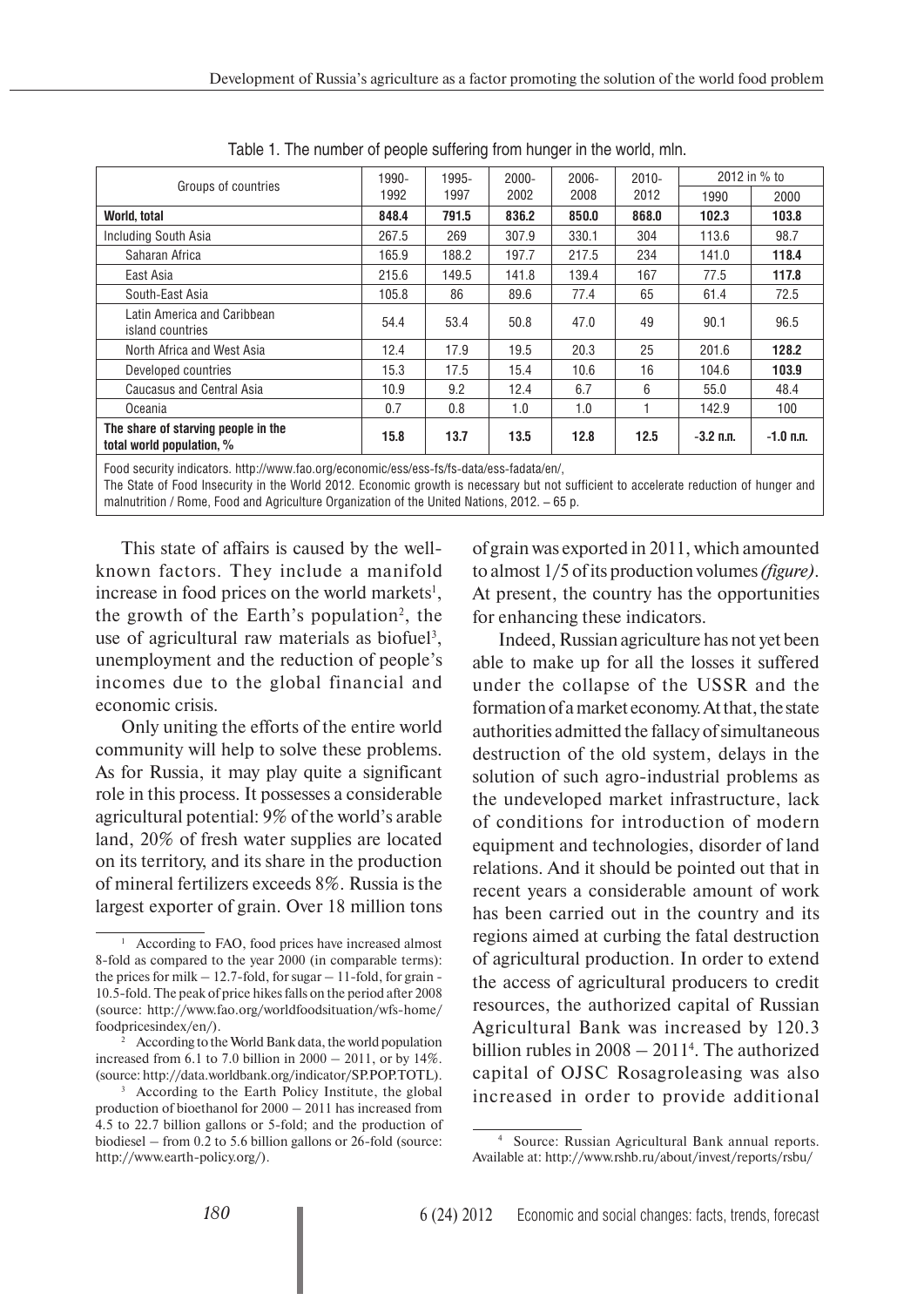

Source: calculated by the data of the Federal State Statistics Service. Available at: http://www.gks.ru/wps/wcm/connect/rosstat/ rosstatsite/main/enterprise/economy/#

opportunities for technical modernization of production. In 2011 the decision was made to supply agricultural machinery to domestic producers with a 50% discount. In addition, the state started to compensate for the costs of legalizing the peasants' ownership of land plots.

The authorities have started to handle the problems of social development of the village more efficiently. 5.7 million square meters of housing was constructed in rural areas in 2008 – 2011, which improved the living conditions of 80 thousand families. Over 20 thousand km of gas distribution networks were laid, the construction of medical and obstetrical stations, schools and other social infrastructure objects is going on<sup>5</sup>.

At the regional level the decisions were made on the provision of specialized financial support to young professionals, who came to work in rural areas.

Of course, the implemented measures of state support to the domestic agro-industrial complex could not, for objective reasons, solve all the problems. But these measures helped maintain its financial stability, create a certain margin of safety. Therefore, some positive results have been achieved, such as the enhancement of production of the main types of agricultural products. For instance, the bulk yield of sugar beet and sunflower seeds in all types of farms in Russia has increased 3.3-fold and 2.5-fold, respectively, in comparison with the 2000 level *(tab. 2)*. The production of cattle and poultry for slaughter increased by 56%, grain production  $-$  by 36%, egg production  $$ by 20%.

<sup>5</sup> On the course and results of implementing in 2011 of the State programme on the development of agriculture and regulation of markets of agricultural products, raw materials and food for 2008 – 2012: national report. Moscow: Ministry of Agriculture of the Russian Federation, 2012.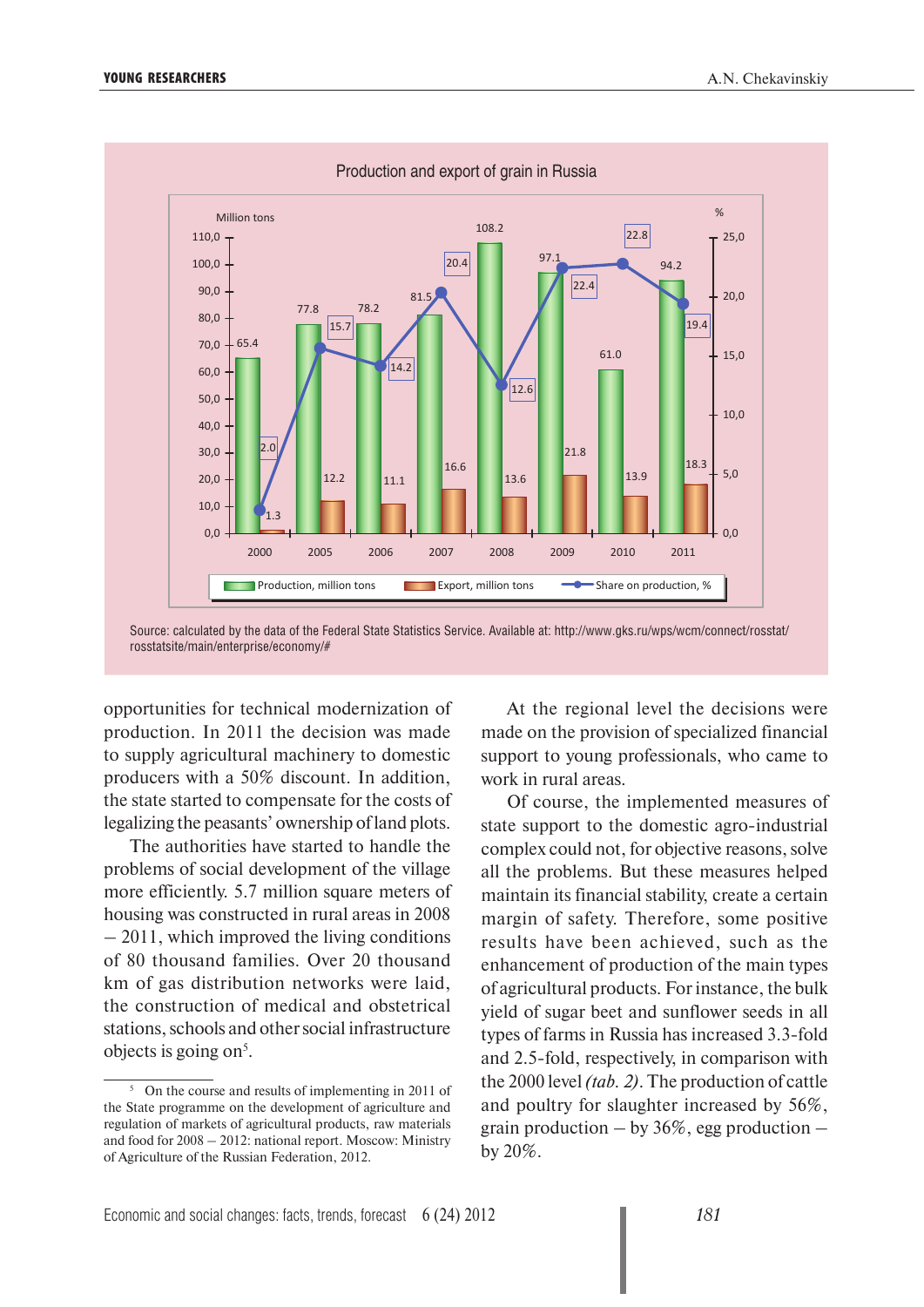The progress in the agricultural sector enhanced the level of the country's selfsufficiency concerning the main types of food and the achievement of the values of the indicators set by the Food Security Doctrine *(tab. 3)*. For example, in 2011 our country satisfied its needs for grain by more than 130%, for sugar – by  $127\%$ , milk – by  $80\%$ .

Some enterprises purchased new highperformance and resource-saving machinery and equipment, which resulted in costs reduction, improving the product quality and enhancing labour productivity. According to N.V. Fedorov, the Minister of Agriculture of Russia, for the last five years more than 700 facilities for pig-breeding, about 400 – for poultry production and 200 – for the production of cattle meat have been constructed and upgraded [1].

The state programme for agricultural development for the period up to 2020 was approved in July of the current year. It is aimed at the comprehensive development of all the branches of the agroindustrial complex with the view of Russia's accession to the World Trade Organization. In order to adjust the agricultural sector to the new conditions of economic environment, Russian Government envisages a gradual transition from the provision of direct subsidies to agricultural producers to the promotion of their profitability. Starting from 2013, for example, it is intended to provide a subsidy for 1 litre of milk that conforms to the established standards of quality. In addition, there will be an increase in the volume of funds allocated for the activities comprising the so-called "green basket", i.e. information and advisory services, crop

Table 2. Production of basic kinds of agricultural products in the Russian Federation in 1990 – 2011, million tons

| Product                                                                  | 1990  | 2000 | 2007 | 2008  | 2009 | 2010 | 2011 | 2011 as compared<br>to 2000, % |
|--------------------------------------------------------------------------|-------|------|------|-------|------|------|------|--------------------------------|
| Sugar beet                                                               | 32.3  | 14.1 | 28.8 | 29.0  | 24.9 | 22.2 | 46.3 | $3.3$ -fold                    |
| Sunflower seeds                                                          | 3.4   | 3.9  | 5.7  | 7.3   | 6.4  | 5.3  | 9.6  | $2.5$ -fold                    |
| Cattle and poultry for slaughter (in live weight)                        | 15.6  | 7.0  | 8.7  | 9.3   | 9.9  | 10.5 | 10.9 | 155.7                          |
| Grain                                                                    | 116.7 | 65.4 | 81.5 | 108.2 | 97.1 | 60.9 | 94.2 | 144.0                          |
| Vegetables (grown in the open)                                           | 10.3  | 10.8 | 11.5 | 13.0  | 13.4 | 12.1 | 14.7 | 136.1                          |
| Eggs, billion pieces                                                     | 47.5  | 34.1 | 38.2 | 38.1  | 39.4 | 40.6 | 41.0 | 120.2                          |
| Potato                                                                   | 30.8  | 29.5 | 27.2 | 28.8  | 31.1 | 21.1 | 32.6 | 110.5                          |
| Milk                                                                     | 55.7  | 32.3 | 32.0 | 32.4  | 32.6 | 31.9 | 31.7 | 98.1                           |
| Source: Federal State Statistic Service. Available at: http://www.gks.ru |       |      |      |       |      |      |      |                                |

Table 3. Level of self-sufficiency of Russia by the main types of foodstuffs and agricultural products required for their production, %

| Product                                                                                                                                       | 2009  | 2010 | 2011  | 2011 as compared to<br>2009, p.p. |  |
|-----------------------------------------------------------------------------------------------------------------------------------------------|-------|------|-------|-----------------------------------|--|
| Grain                                                                                                                                         | 134.8 | 93.3 | 131.6 | $-3.2$                            |  |
| Sugar                                                                                                                                         | 95.6  | 85.3 | 127.1 | 31.5                              |  |
| Milk and milk products                                                                                                                        | 82.9  | 80.5 | 80.2  | $-2.7$                            |  |
| Meat and meat products                                                                                                                        | 70.6  | 72.2 | 72.8  | 2.2                               |  |
| Including: beef                                                                                                                               | 69.6  | 69.6 | 69.8  | 0.2                               |  |
| pork                                                                                                                                          | 76.4  | 77.7 | 76.6  | 0.2                               |  |
| poultry                                                                                                                                       | 74.1  | 81.3 | 88.1  | 14.0                              |  |
| mutton                                                                                                                                        | 94.3  | 95.4 | 94.0  | $-0.3$                            |  |
| Altukhov A.I. Actual problems of food supply security in Russia. Economics of agricultural and processing enterprises. 2012. No. 7. P. 11–16. |       |      |       |                                   |  |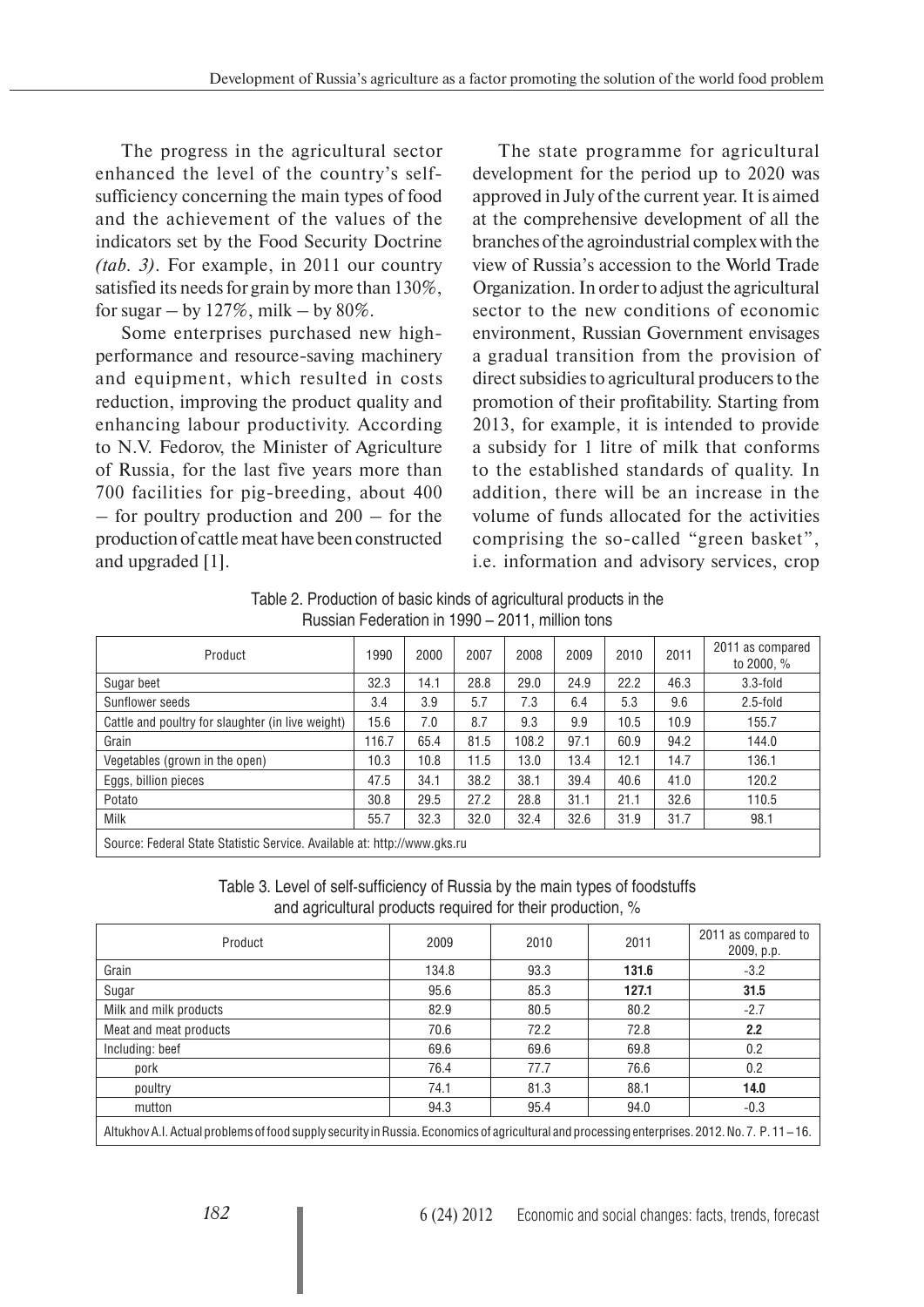insurance, R&D, development of infrastructure in rural territories, personnel training and improvement of their professional skills, etc.

Russia possesses considerable reserves for the enhancement of agricultural production due to a more complete, efficient usage of agricultural potential in the southern as well as northern regions. The experience of the Vologda Oblast indicates that even under these harsh natural and climatic conditions (location beyond the 60th parallel, low temperatures, short summers) the production of milk, meat and eggs can be profitable if the farmers master new equipment, machinery and technology. It is worth mentioning, that so far the technical and technological modernization of production is being carried out in some of the region's enterprises.

According to the experience of the Breeding Collective Farm Named after the 50th Anniversary of the USSR (Gryazovetsky District), the loose cow housing method with milking in modern milking parlours allow for a 2.6-fold reduction of labour expenditures for the production of 1 quintal of milk, a 10% reduction of its production cost, and a 18% increase in profitability *(tab. 4)*. The use of robotic milking machines gives even more impressive results: labour productivity increases 4-fold.

The leading farms of the oblast are implementing such technologies as minimum tillage, grain rolling, and procurement of fodder in polythene bags. Agricultural enterprises purchase state-of-the-art machines and equipment, which, along with high-precision operating, allow for reducing the unit costs, labor intensity and works execution period. It is proved by the experience of the Integrated Agricultural Production Centre Collective Farm Peredovoy located in the Vologodsky District. The use of the "Rapid" complex, which simultaneously breaks the ground, adds fertilizers and sows grain, resulted in reducing the number of technological operations in the field from five to three, and also in reducing fuel consumption per 1 ha by 18% and labour costs by 27% *(tab. 5)*.

The considerable volume of reconstruction and modernization works was carried out on the oblast's poultry farms as well. As a result, the production of eggs increased by 18% in 2008  $-2011$  (from 510.6 to 601.5 million pieces). In order to create technologically adjoint production clusters, the region's Government together with the management company Dominion developed and launched the project "Development of the Vologda Oblast linen complex through inter-sectoral and interterritorial integration", the main task of which is the profound modernization and technical re-equipment of all the enterprises of the production chain.

Thus, in the recent years, the agroindustrial complex has achieved some positive results. However, the macroeconomic situation remains difficult, which has a negative impact on the investment climate in the agro-industrial complex, the balance of exports and imports of agricultural products.

|                                                              |          |         | Including by technologies<br>Loose housing<br>Tethered |                         |  |  |
|--------------------------------------------------------------|----------|---------|--------------------------------------------------------|-------------------------|--|--|
| Indicator                                                    | In total |         |                                                        |                         |  |  |
|                                                              |          | housing | With milking in the<br>milking parlour                 | With robotic<br>milking |  |  |
| Labor costs for the production of one quintal of milk, p./h. | 1.23     | 1.83    | 0.70                                                   | 0.45                    |  |  |
| Cost of milk production, rub. / kg                           | 9.65     | 10.10   | 9.03                                                   | 9.53                    |  |  |
| Profitability of milk production, %                          | 56.0     | 49.0    | 67.0                                                   | 59.0                    |  |  |
| Source: Collective Farm's own data                           |          |         |                                                        |                         |  |  |

Table 4. Economic indicators of cow milking technologies at the Collective Farm Named after the 50th Anniversary of the USSR (Gryazovetsky District) in 2010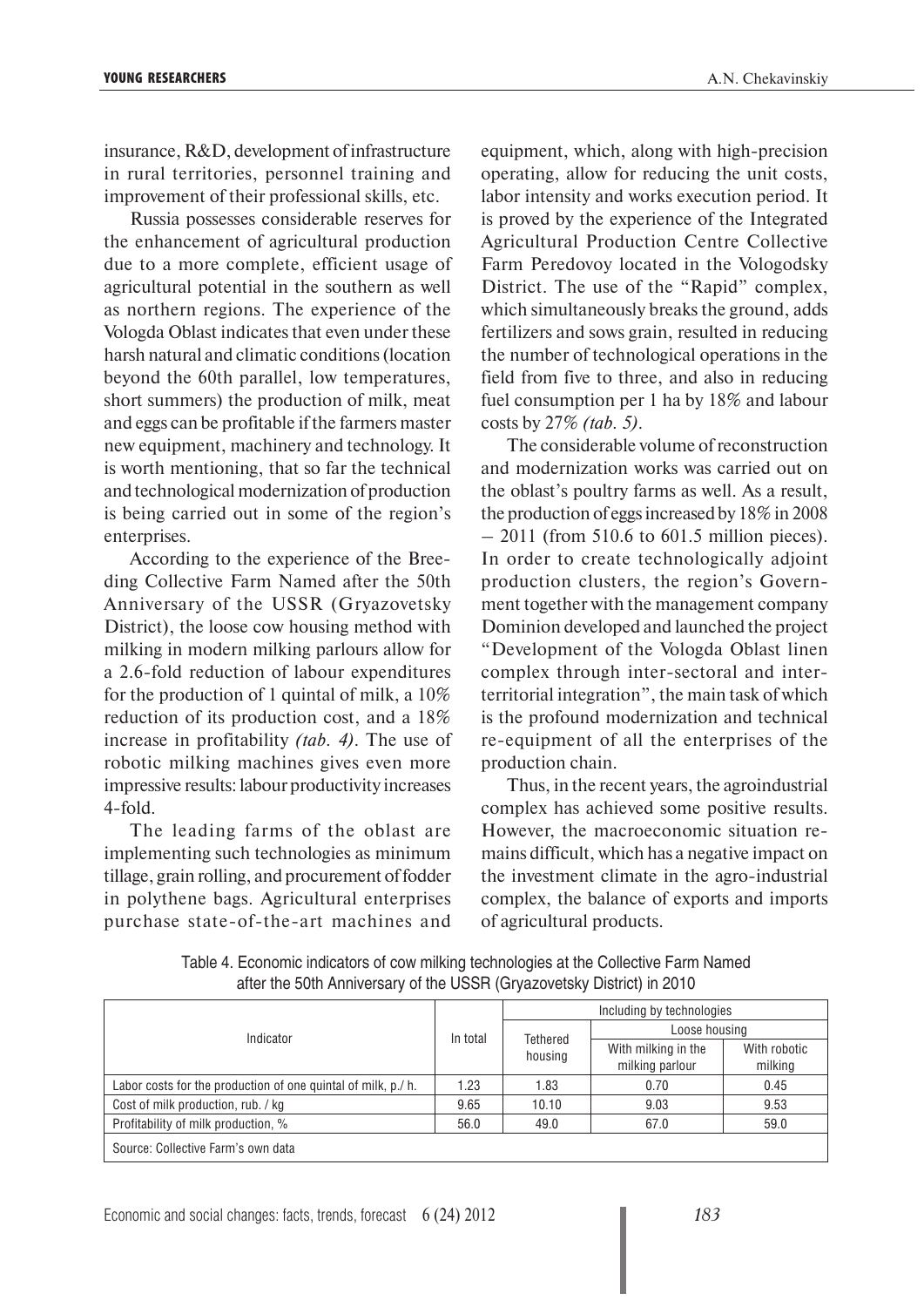| Processing steps, machinery              | Technology           |                           |                       |                           |  |  |  |
|------------------------------------------|----------------------|---------------------------|-----------------------|---------------------------|--|--|--|
|                                          |                      | Traditional               | Using "Rapid" complex |                           |  |  |  |
|                                          | Fuel per 1<br>ha, kg | Labour costs, p.<br>/ dav | Fuel per 1<br>ha, kg  | Labour costs,<br>p. / day |  |  |  |
| 1. Under-winter ploughing                |                      |                           |                       |                           |  |  |  |
| Tractor John Deere, plough "Lemken"      | 18.0                 | 0.085                     | 18.0                  | 0.085                     |  |  |  |
| 2. First cultivation                     |                      |                           |                       |                           |  |  |  |
| Tractor T-150, cultivator KBM-7,2        | 7.3                  | 0.05                      |                       |                           |  |  |  |
| Tractor T-150, cultivator KBM-14,0       |                      |                           | 3.5                   | 0.026                     |  |  |  |
| 3. Fertilizing                           |                      |                           |                       |                           |  |  |  |
| Tractor MTZ with the disperser "Amazone" | 0.46                 | 0.013                     |                       |                           |  |  |  |
| 4. Second cultivation                    |                      |                           |                       |                           |  |  |  |
| Tractor T-150, cultivator KBM-7,2        | 7.3                  | 0.05                      | 8.05                  | 0.07                      |  |  |  |
| 5. Sowing                                |                      |                           |                       |                           |  |  |  |
| seeding-machine "Amazone"                | 3.0                  | 0.05                      |                       |                           |  |  |  |
| Complex "Rapid"                          |                      |                           |                       |                           |  |  |  |
| Total:                                   | 36.06                | 0.248                     | 29.55                 | 0.181                     |  |  |  |

Table 5. Labor and fuel costs for different grain seeding technologies at the Integrated Agricultural Production Centre Collective Farm Peredovoy (Vologodsky District)

Besides, it hampers the transition of Russian agriculture to the path of sustainable development. In this connection the country's authorities, the subjects of agribusiness have much work to do for minimizing the emerging risks and enhancing participation in solving the global food problem.

In our opinion, the enhancement of agricultural producers' profitability up to the level that allows an expanded reproduction should become the top priority of the state policy in the agrarian sphere. According to the estimates, the profitability of production on the average for the sector should be enhanced to  $20 - 25\%$ . Meanwhile, even with all the kinds of state support, this indicator in Russia doesn't exceed 10% [3]. In this connection, in our opinion, support measures should be further developed, which will allow the optimal balance to be achieved between the prices for agricultural products, and resources used for their production. Only in this case, agricultural producers will be able to overcome the continuing technical and technological backwardness of agriculture of Russia as compared to the economically developed countries.

Another condition of dynamic development of Russia's agroindustrial complex is the implementation of measures to regulate the sales of domestic agricultural products. Unfortunately, many farmers and farm enterprises in Russia (especially small businesses) have no access to the market due to the imperfection of its infrastructure, increasing monopolization of trade networks and weak development of cooperation. And some private tradersspeculators in the absence of competition set ridiculously low prices for agricultural products, which makes their production unprofitable and brings frustration to agricultural workers. The solution of this problem, in our opinion, requires the authorities' adoption of measures aimed at supporting the establishment and development of cooperatives.

As Ivano Barberini, President of the International Cooperative Alliance noted, only highly efficient cooperative structures will be able to enter a fairly narrow door of the global world market, they are the best enterprises with the provision of social guarantees. The justice of his words is also proved by the experience of American farmers, which shows that if the country were deprived of supply